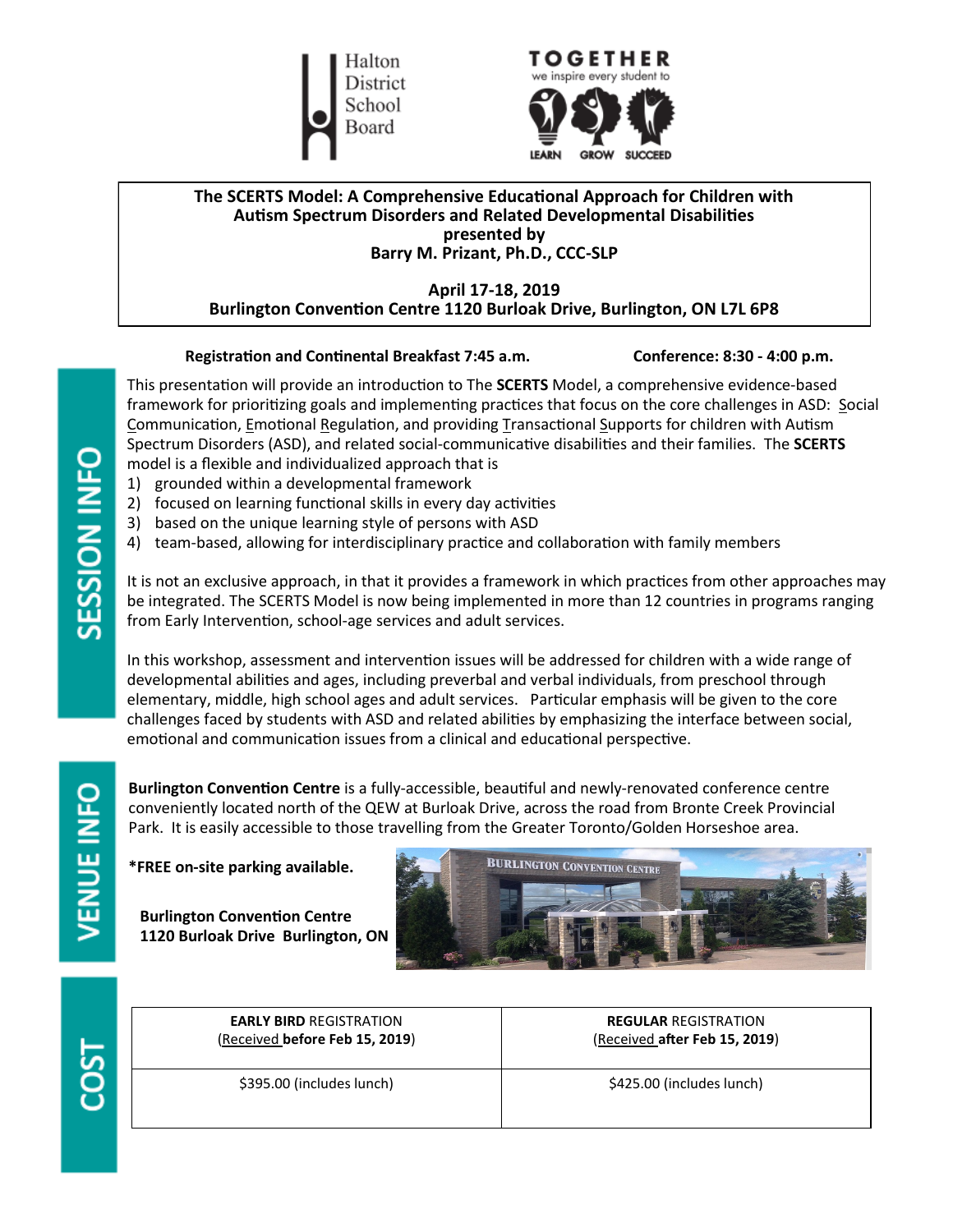Halton District School Board



**The SCERTS Model: A Comprehensive Educational Approach for Children with Autism Spectrum Disorders and Related Developmental Disabilities presented by Barry M. Prizant, Ph.D., CCC-SLP**

**April 17-18, 2019 Burlington Convention Centre 1120 Burloak Drive, Burlington, ON L7L 6P8**



Dr. Barry Prizant is recognized as one of the leading scholars in autism spectrum disorders and communication disabilities, with more than 40 years experience as a researcher and international consultant for individuals with autism and related disabilities. He is a certified Speech-Language Pathologist, an Adjunct Professor at Brown University, and Director of Childhood Communication Services, a private practice. Formerly, he was a Professor of Communication Disorders at Emerson College and Associate Professor of Psychiatry in the Brown University Medical School. Publications include four books, 130 chapters and articles and The SCERTS Model manuals, an educational approach now being implemented in more than a dozen countries. Barry has presented more than 800 seminars and keynote addresses internationally, and

has developed, and for 20 years, has co-facilitated an annual retreat weekend for parents of family members on the autism spectrum. He was an invited featured speaker for World Autism Awareness Day at the United Nations in 2013 and 2017. Barry has received many honors including the 2014 Honors of the American Speech-Language-Hearing Association (ASHA's highest honor), 2005 Princeton University-Eden Career Award in autism, and the 2013 Divine Neurotypical Award of GRASP (Global Regional Asperger Syndrome Partnership). His new book is Uniquely Human: A Different Way of Seeing Autism (Simon & Schuster, 2015), winner of the Temple Grandin Award for Outstanding Literary Work in Autism of the Autism Society of America.

### **Workshop Learning Objectives**

### **Participants will:**

- be able to identify critical developmental underpinnings for the domains of the SCERTS Model, and curriculum components of the model
- learn about the SCERTS curriculum, focusing on Social Communication, Emotional Regulation and Transactional Supports
- be able to identify individualized intervention goals, objectives and strategies for
	- preverbal children (social partner)
	- children with emerging language and/or who produce echolalia (language partner)
	- children with more sophisticated language abilities (conversational partner)
- learn to provide educational and emotional support in all aspects of programming, and apply transactional supports for inclusion and in working with parents.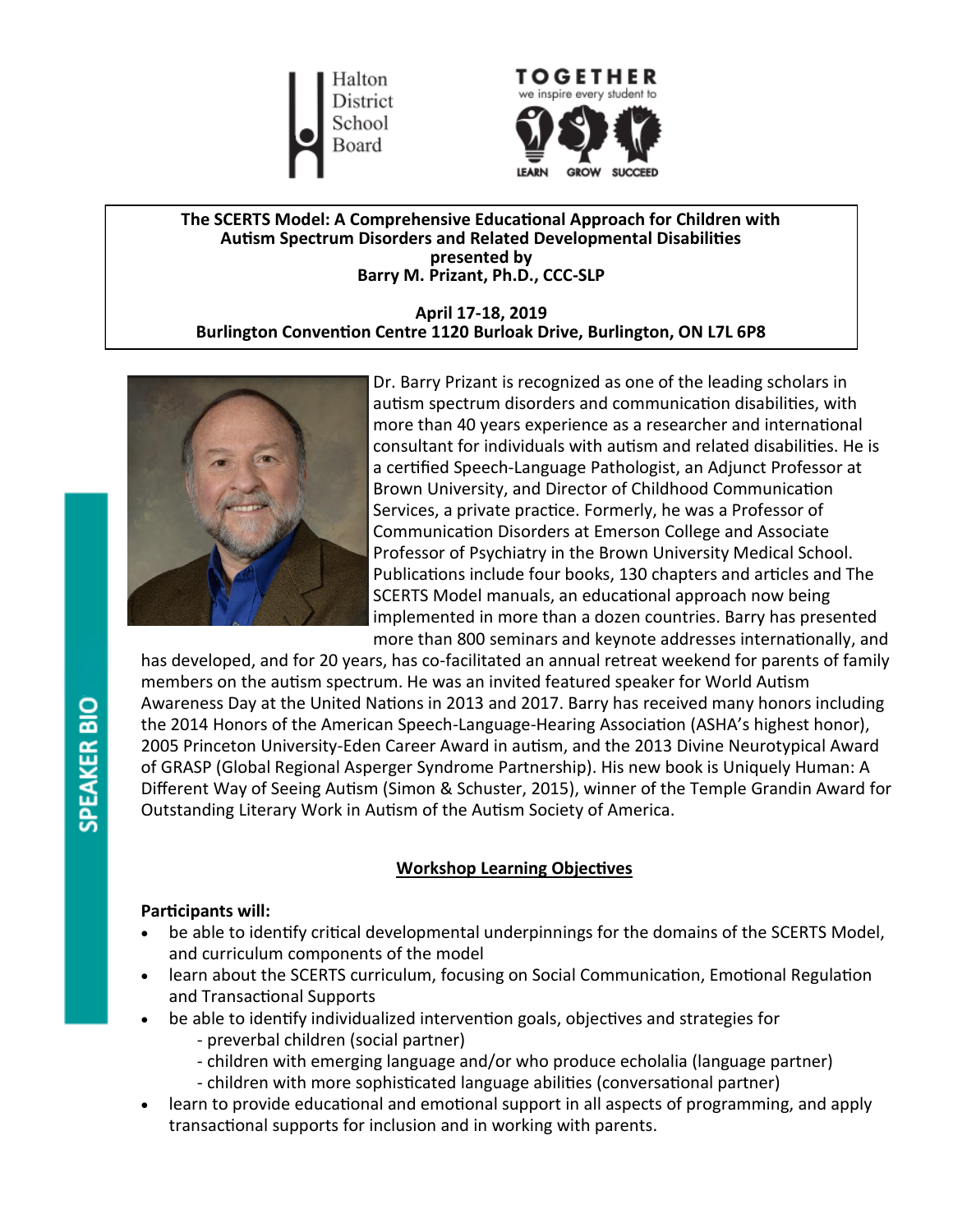



### **The SCERTS Model: A Comprehensive Educational Approach for Children with Autism Spectrum Disorders and Related Developmental Disabilities presented by Barry M. Prizant, Ph.D., CCC-SLP**

**April 17-18, 2019 Burlington Convention Centre 1120 Burloak Drive, Burlington, ON L7L 6P8**

## **ONLINE REGISTRATION FOR PAYMENT BY CREDIT OR DEBIT CARD AT HDSB.C[A](https://www.hdsb.ca/our-board/Pages/HDSB-SCERTS-Workshop.aspx)**

# **HTTPS://WWW.HDSB.CA/OUR-BOARD/PAGES/HDSB-SCERTS-WORKSHOP.ASPX**

If paying by cheque or purchase order, please complete the following form (for each attendee) and mail (with cheque or money order payable to **HDSB**) to:

| <b>Christine Howard</b><br><b>HDSB - New Street Education Centre</b><br>3250 New Street<br>Burlington, ON<br>L7N 1M8 |  |  |
|----------------------------------------------------------------------------------------------------------------------|--|--|
| Name:                                                                                                                |  |  |
| Address:                                                                                                             |  |  |
| Phone:                                                                                                               |  |  |
| Email:                                                                                                               |  |  |

Please indicate any dietary, allergy or accessibility concerns you may have:

REGISTRATION FORM

| <b>EARLY BIRD REGISTRATION</b> | <b>REGULAR REGISTRATION</b>   |
|--------------------------------|-------------------------------|
| (Received before Feb 15, 2019) | (Received after Feb 15, 2019) |
| \$395.00 (includes lunch)      | \$425.00 (includes lunch)     |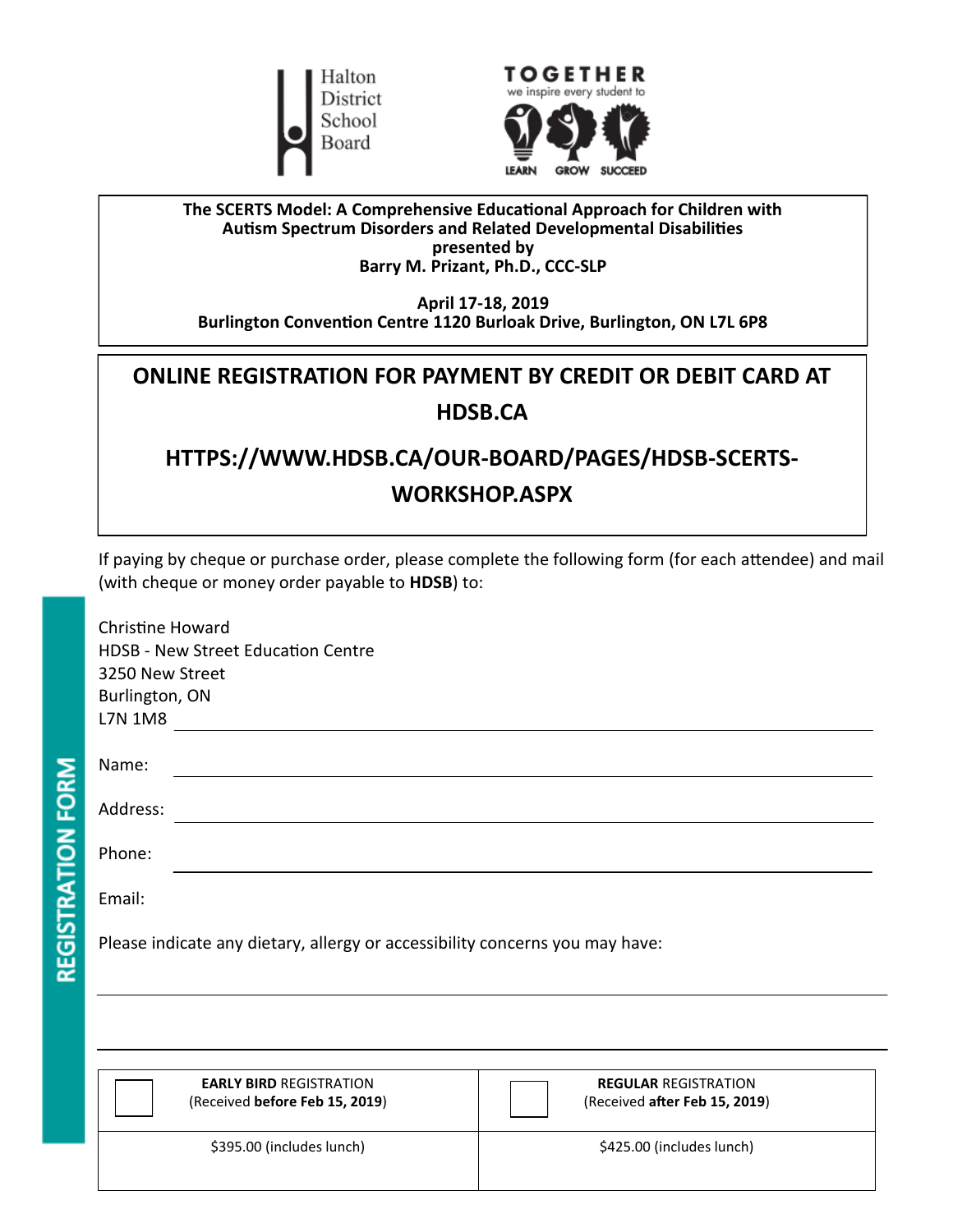



**The SCERTS Model: A Comprehensive Educational Approach for Children with Autism Spectrum Disorders and Related Developmental Disabilities presented by Barry M. Prizant, Ph.D., CCC-SLP**

**April 17-18, 2019 Burlington Convention Centre 1120 Burloak Drive, Burlington, ON L7L 6P8**

### **NEED HOTEL ACCOMMODATIONS?**

**Courtyard Marriott -** A block of rooms has been set aside at a **discounted corporate rate** for this event (until March 18, 2019). Please use this link to book a room: https://www.marriott.com/eventreservations/reservation-link.mi?id=1546102370445&key=GRP&app=resvlink

1110 Burloak Drive, Burlington, ON **1 289-337-2700**  (Distance 0 km)

**Hilton Garden Inn and Homewood Suites** A block of rooms has been set aside at a **discounted corporate rate** for this event.

**Hilton Garden Inn -** Please use this link to book a room: https:// secure3.hilton.com/en\_US/gi/reservation/book.htm?execution=e3s1

985 Syscon Road, Burlington, ON (**905) 631-7000**  (Distance 1.9 km)

**Hilton Homewood Suites -** Please use this link to book a room: https:// secure3.hilton.com/en\_US/hw/reservation/book.htm?execution=e5s1

975 Syscon Road, Burlington, ON (**905) 631-8300** (Distance 1.9 km)

**SANDMAN HOTEL -** Please use this link to book a room: https://www.sandmanhotels.com/locations/ontario/oakville/hotels/oakvilleoak

**Sandman Hotel** 3451 South Service Road West, Oakville, ON (Distance 1.4 km) **289-881-[7263](tel:289-881-7263)**